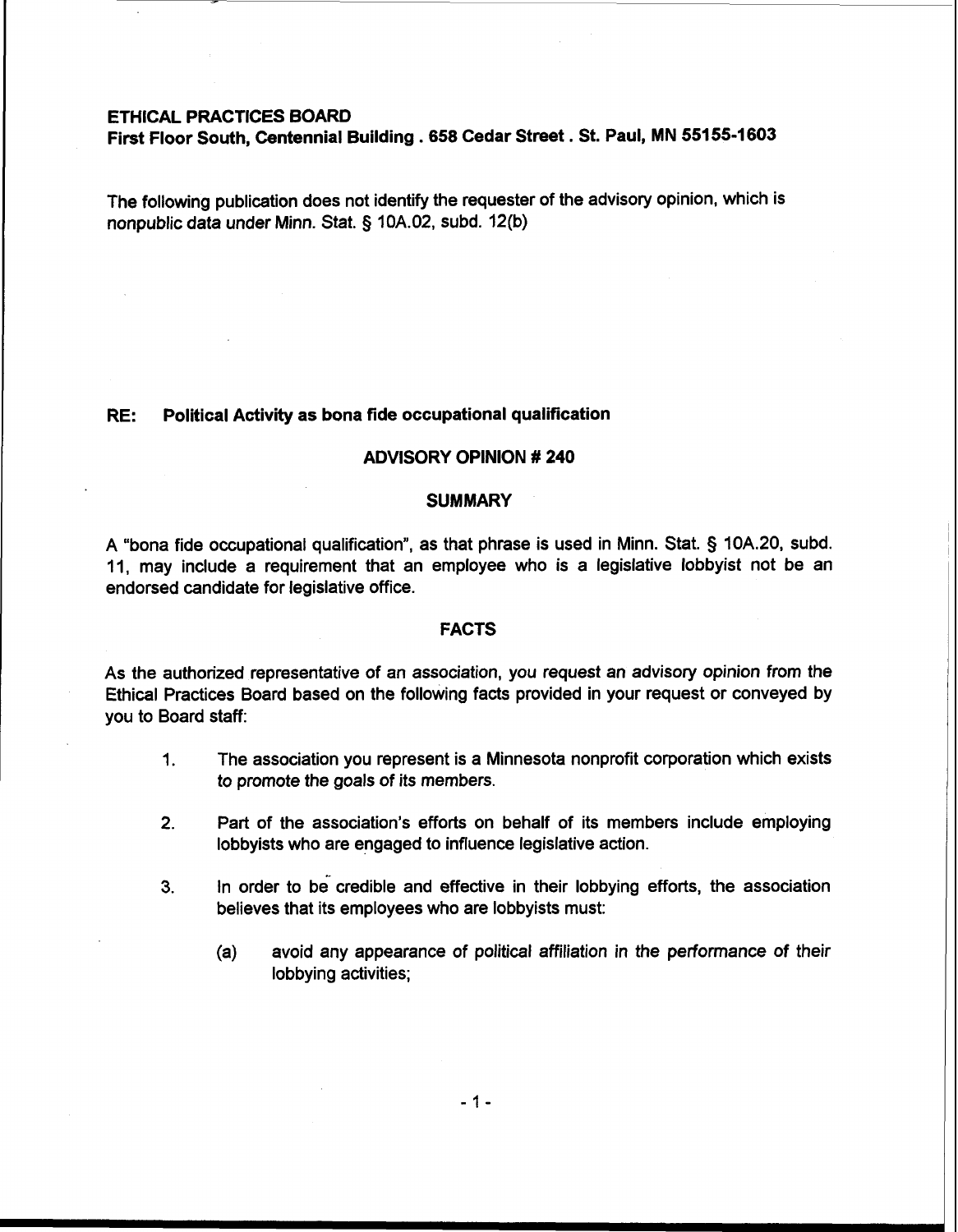- (b) avoid becoming involved in situations which might result in placing their own interests or the interests of third parties in conflict with those of the association;
- **4.** These employees are required to devote full time and their best efforts to representing the interests of the association and persuading members of the legislature to vote in favor of the association's positions.
- **5.** One of the association's lobbyist employees was recently endorsed by a major political party as a candidate for the Minnesota legislature.
- **6.** The association is concerned that a lobbyist who is an endorsed legislative candidate will not be able to effectively continue the work of the association because of the lobbyist's political activity. The association includes among its concerns its belief that:
	- (a) the lobbyist will no longer be effective as a representative of the association, since by accepting the nomination of a political party, the lobbyist becomes a member of an opposition party for many legislators;
	- (b) 'the individual as a candidate may take positions which are in opposition to those that the individual as a lobbyist would be required to advocate on behalf of the association.
- **7.** The association further believes that it would not be possible for a sitting legislator to devote sufficient time during the legislative session to the association's lobbying efforts.

#### **ISSUE**

May a requirement that an employee who is a legislative lobbyist refrain from being an endorsed candidate for the legislature be established as a "bona fide occupational qualification" as that phrase is used in Minn. Stat. § 10A.20, subd. 11?

### **COPINION**

Yes, a requirement that a legislative lobbyist employee refrain from being an endorsed candidate for the legislature may be established as a bona fide occupational qualification under the facts stated above.

Minn. Stat. § 10A.20, subd. 11, prohibits employers from taking certain actions against employees based on the employees' political activities. The prohibition is not applicable,

 $-2-$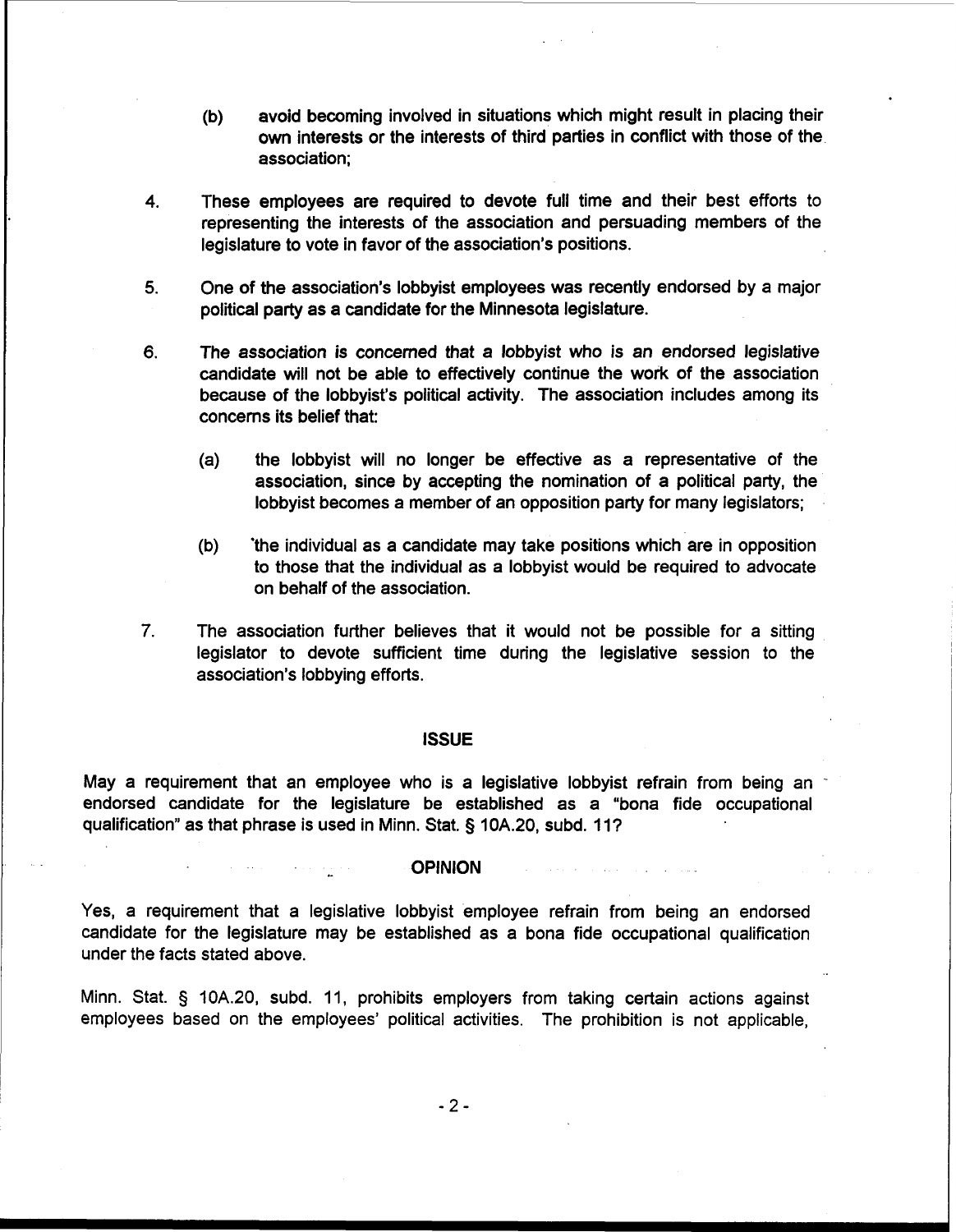however, "when the political affiliation or viewpoint of the employee is a bona fide occupational qualification of the employment."

A bona fide occupational qualification concerning political affiliation may include an affirmative requirement of, or the prohibition of, a political affiliation. The occupational qualification your association asks about is a requirement that the employee not be affiliated with a political party as one of its endorsed legislative candidates.

While it is the opinion of the Board that the stated requirement may be established as a bona fide occupational qualification within the meaning of Minn. Stat. § 10A.20, subd. 11, the Board does not render an opinion on whether the requirement has been effectively established with respect to any particular employee of the association. Determination of that question requires interpretation of principals of contract and other law not within the Board's jurisdiction.

Issues you raise about the employee not having enough time to perform the association's work are not addressed by the Board because they do not relate to the employee's political affiliation and, thus, do not fall within the scope of Minn. Stat. § 10A.20, subd. 11.

Issued: **r\$ -2 8** *-9'* 

Carolyn Rodriguez, Chair Ethical Practices Board